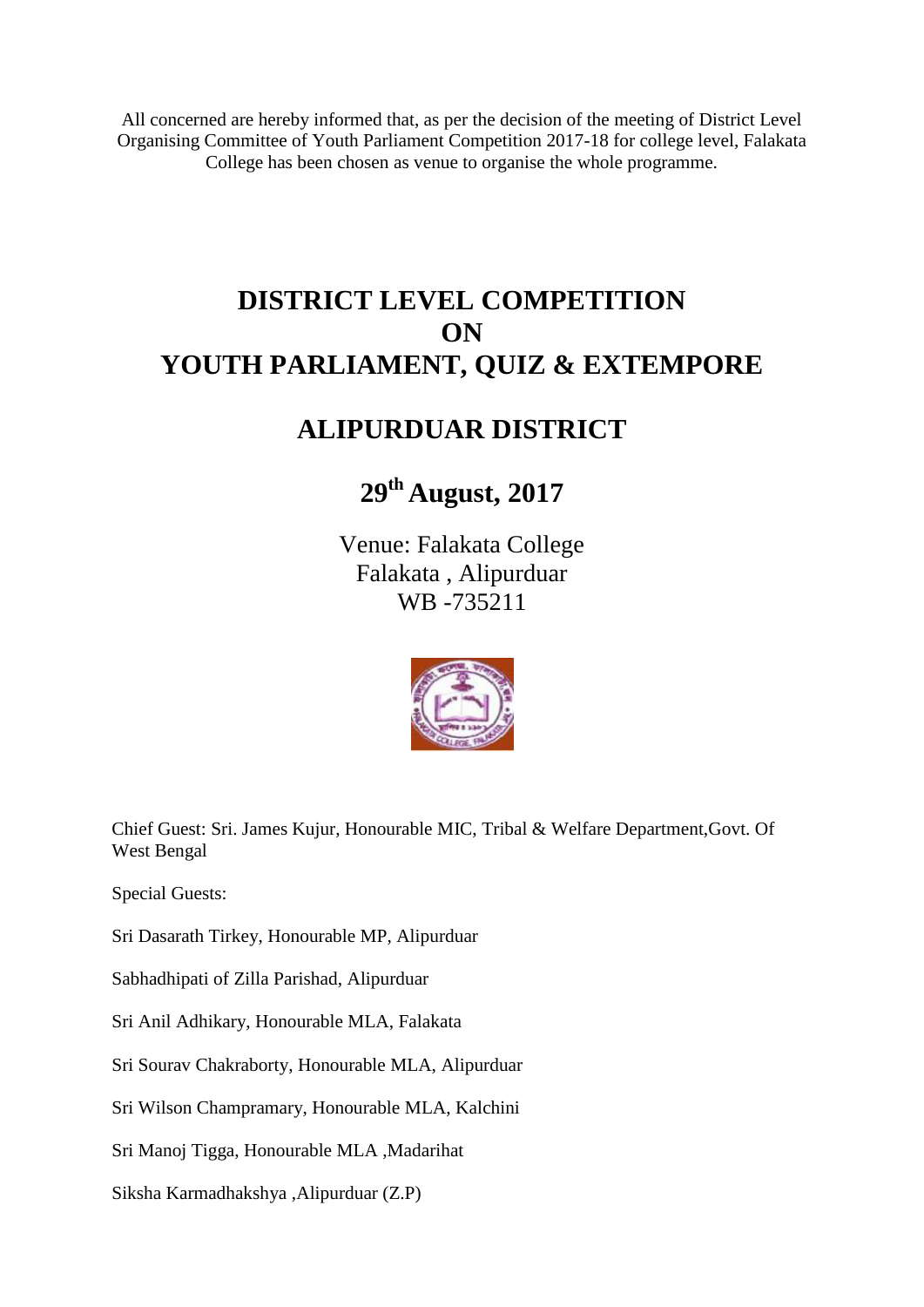Sabhapati, Falakata Panchayet Samiti ,Alipurduar Siksha Karmadhakshya, Panchayet Samiti, Falakata The District Magistrate, Alipurduar The Additional District Magistrate, Alipurduar The District Youth Officer,Alipurduar The District Project Officer, S.S.M, Alipurduar The Block Development Officer, Falakata I.C., Falakata Police Station Honourable G.B Members,Falakata College Sri. Suresh Lala,President ,Organising Committee Dr. Hirendranath Bhattacharya,Secretary, Organising Committee And

All Teaching & Non Teaching Staff of Falakata College

Sir/ Madam,

 You are cordially invited to attend the District Level Youth Parliament, Quiz & Extempore Competition, 2017-2018 for College level , held on 29th August ( Tuesday) 2017 at Falakata College. Your presence is precious and highly solicited.

Yours faithfully

Jt. Convenor

Sri. Abhiranjan Barman &

Smt. Kanika Acharya